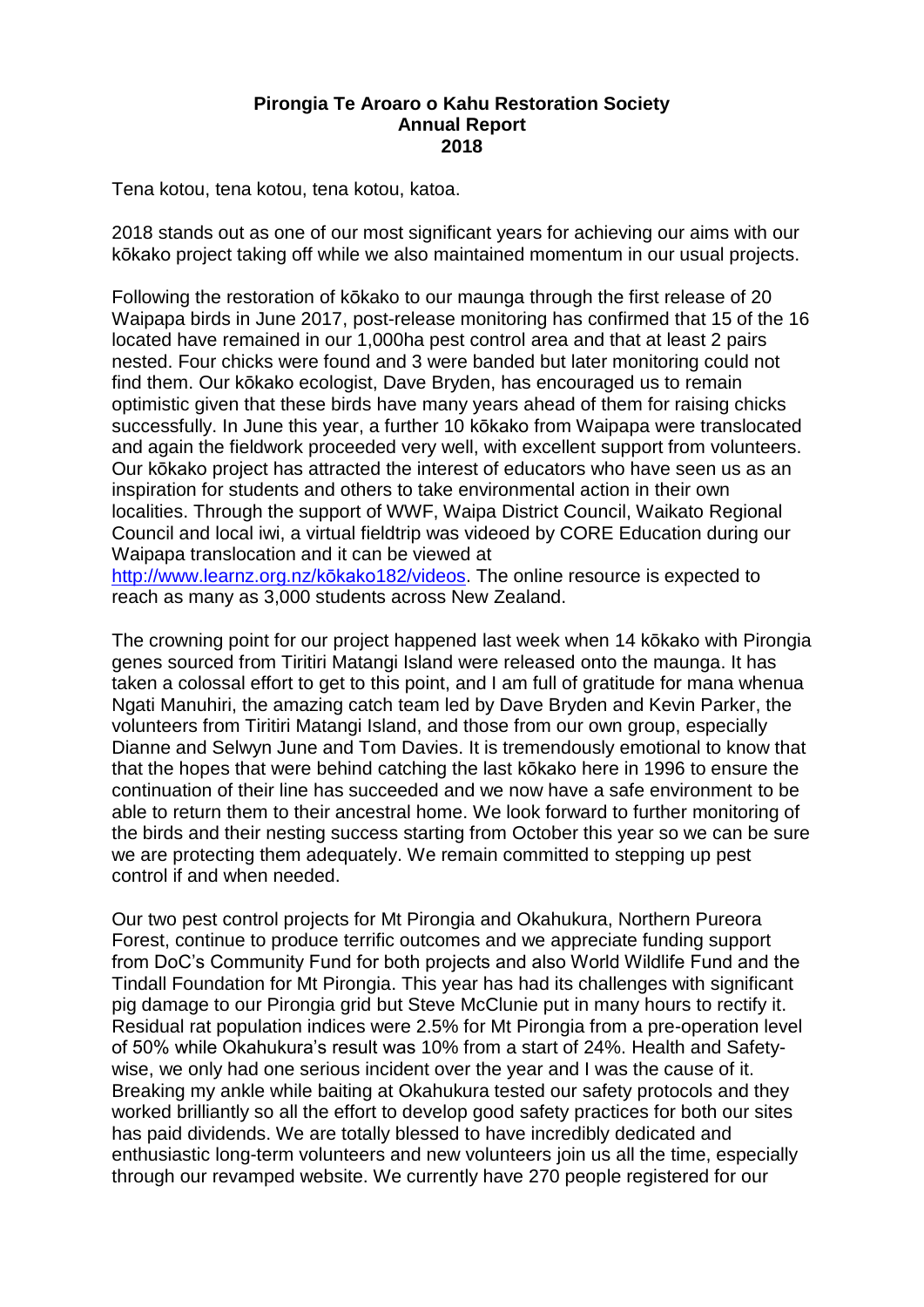projects. I praise our pest control leaders every year and this year is no different. Steve McClunie and Ken Allen look after Pirongia and Dianne and Selwyn June handle Okahukura. They do an outstanding job with what looks like no effort to the rest of us, it all goes so smoothly, but of course it takes many hours and real commitment. To all four of you, we are immensely grateful for your commitment and thank you for all your input.

Our Dactylanthus team has made significant progress with hand pollination and monitoring of the plants at high altitudes on Mt Pirongia, and the sowing of seed on its lower slopes in the hope that we can re-establish it in more accessible parts of the forest park. *Dactylanthus taylorii* was prevalent in the Mangakaraa area according to local accounts but we will need to wait about 4 years before we know if we have any success. We appreciated the assistance of DoC's Avi Holzapfel in this initiative. We were also fortunate to have research on Dactylanthus flowering and pollination completed over the summer, and the researcher, Monique Hall will be presenting her findings later this evening. I want to congratulate her on such a successful project which has enriched our understanding of Dactylanthus, and thank the others who collaborated on the project: Alison Sellars our Dactylanthus convenor, the University of Waikato, the Len Reynolds Trust, Purekireki Marae, and the Waikato Botanical Society.

In the past year we have launched a new logo and kokako brochure thanks to support from Chalky Digits, and undertaken four big fundraisers – native planting for the van den Broeks, a calendar, a Pirongia Quiz Night and a Pureora Bait Bagging weekend. The organisation that goes into these takes a huge amount of commitment and Dianne June, Joanne Roxburgh and Heather-anne Lang rose to the challenge admirably. Thank you for really successful fundraisers for our group. We have progressed with our environcentre project by holding some working bees, and are also looking into the use of self-resetting traps to complement our other pest control methods.

Our full-on programme of projects and activities would not be possible without grants and donations, and I want to give sincere thanks to the following who have generously supported us over the past year:

| Source                                         | Amount |         | <b>Purpose</b>               |
|------------------------------------------------|--------|---------|------------------------------|
| Grants                                         |        |         |                              |
| <b>Waikato Regional Council</b>                | \$     | 127,360 | Kokako translocation project |
| Department of Conservation's Community Fund    | Ś      | 16,650  | Okahukura kokako protection  |
| WWF and the Tindall Foundation                 |        | 13,584  | Mt Pirongia pest control     |
| <b>RSA</b>                                     |        | 500     | Envirocentre insurance       |
| Pacific Development & Conservation Fund        |        | 27,000  | Kokako translocation project |
| <b>Waipa District Council</b>                  |        | 1,150   | Administration               |
| <b>Chalky Digits</b>                           |        | 2,645   | Kokako Project               |
| Len Reynolds Trust                             |        | 4,982   | Dactylanthus research        |
| Department of Conservation's Community Fund    | Ś      | 40,000  | Kokako translocation project |
| Department of Conservation's Community Fund    | \$     | 50,000  | Okahukura kokako protection  |
| <b>WWF Environmental Education Action Fund</b> |        | 11,550  | Kokako virtual field trip    |
| <b>Waikato Regional Council SSCIF</b>          |        | 5,750   | Okahukura kokako protection  |
| <b>Total</b>                                   |        | 301,171 |                              |